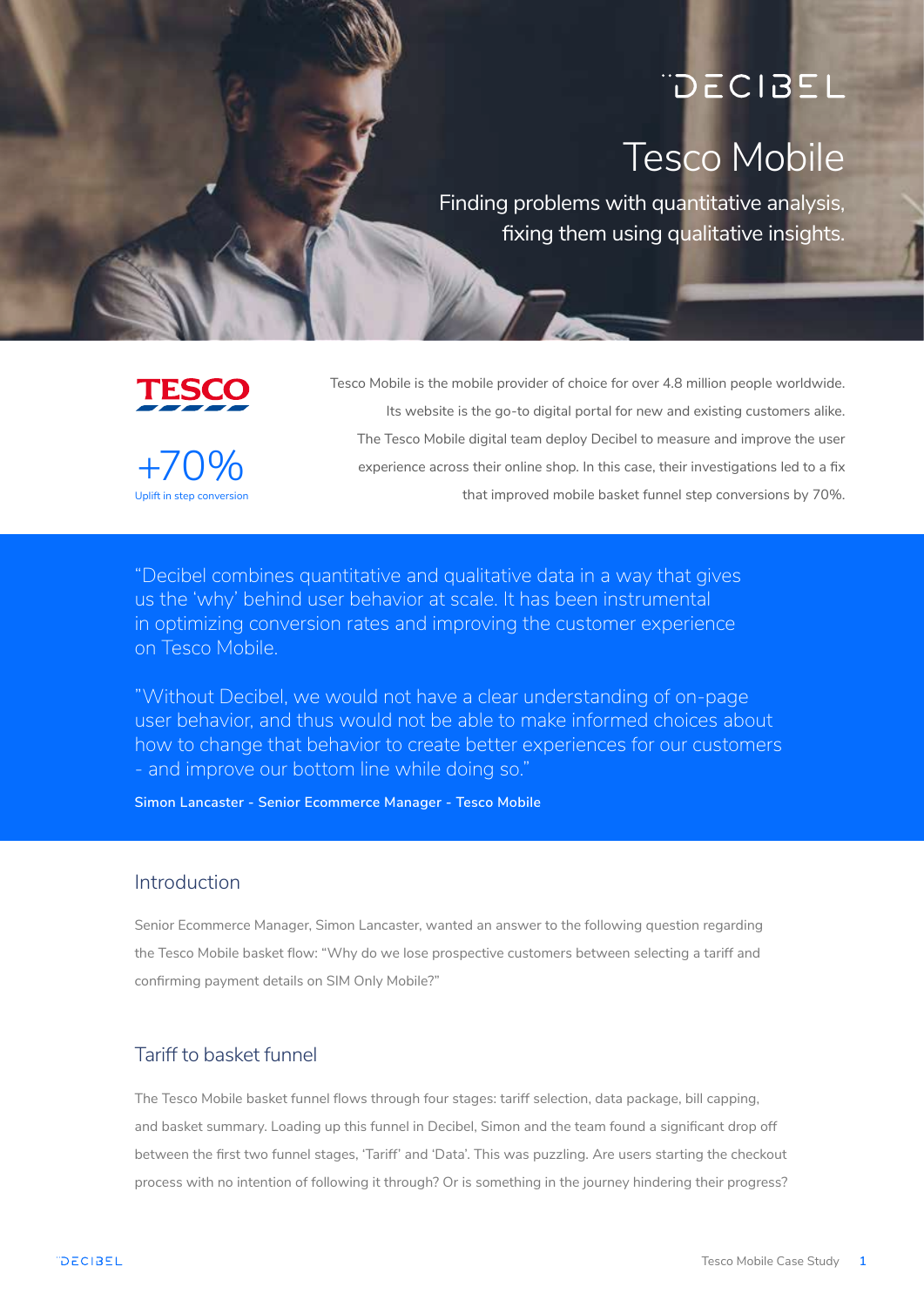|  | <b>Tariff</b> |  | Data |  | Can) |  | <b>Basket</b> |
|--|---------------|--|------|--|------|--|---------------|
|--|---------------|--|------|--|------|--|---------------|

The quantitative funnel analysis showed a problem. Simon and the team then sought qualitative insights by using Decibel's full suite of digital experience analytics tools to investigate further. Their main focus? The first funnel stage.

# Too many tariff options

Loading up a Hover Heatmap on the tariff page (figure 1 below) revealed that, while there was significant engagement near the top of the available tariff list, users did not engage with options at the bottom. A Scroll Reach Heatmap (figure 2 below) confirmed this, suggesting that users were confronted with too many options, resulting in disengagement.



Hover Heatmap (figure 1, left) and Scroll Reach Heatmap (figure 2, right) show lack of engagement.

# Moving call to action

This disengagement with the long tariff list revealed in the heatmaps above is compounded by a moving call to action between checkout stages. As can be seen by figure 3 to the right, the call to action moves between stages of the checkout. A moving confirm button disrupts the flow of the checkout, and can contirbute to user drop off.



Figure 3. Moving call to action